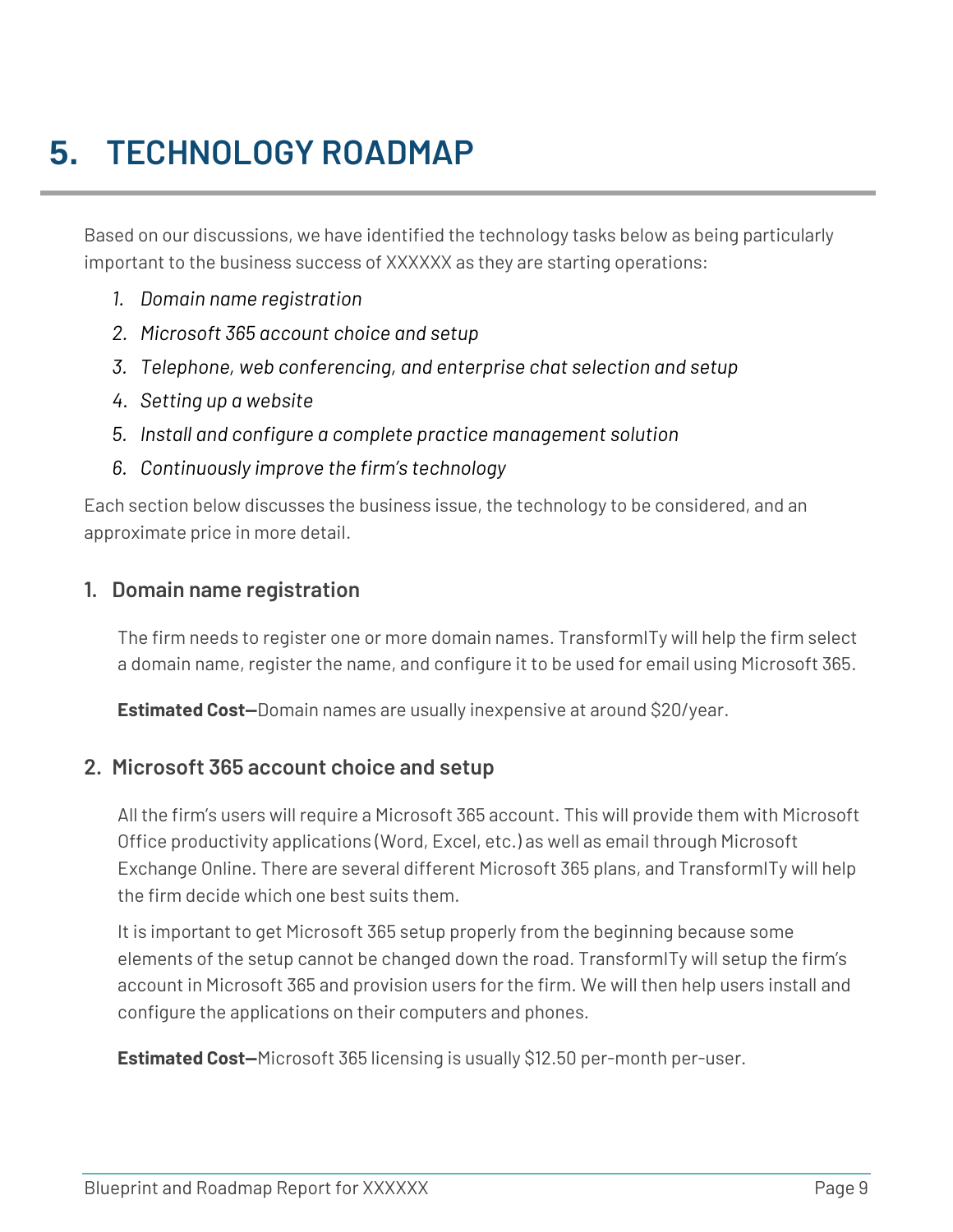## **3. Telephone, web conferencing, and enterprise chat selection and setup**

The firm requires a unified communications provider so that all users have telephone numbers, telephones (if necessary), web conferencing, and the ability to chat with others in the firm. There are a number of options available for unified communications. Three examples are Microsoft Teams, Zoom, and Ring Central. TransformITy will help the firm decide which solution is best and then handle licensing and configuration.

We will then establish accounts for each user and work with the users to add the software to their phones and computers. If desk phones are required, we will set those up as well. TransformITy will also train all users in the use the system and assist the firm with developing best practices.

**Estimated Cost—** Depending on the vendor, a full solution including phone service, web conferencing, and even a desk phone can be as low as \$36 per-user per-month.

### **4. Setting up a website**

A website is one of the most important first steps for a new firm. Firm websites can range from the very simple to the extremely complex. In many cases, a basic site that can be edited easily and expanded moderately is the best solution. In other cases, it is best to start with a placeholder site and then develop a more sophisticated site afterwards. Some firms will even opt to develop a sophisticated site from the beginning.

TransformITy can work with the firm to design and build a basic website that will include all the important information about the firm and its lawyers. The site can also include forms for potential clients to complete top get more information. If the firm outgrows this site, TransformITy can assist the attorneys with finding a professional web designer.

**Estimated Cost—**Hosting for a basic website is under \$20 per-month.

### **5. Install and configure a complete practice management solution**

The firm wants to make the best use of technology from the very beginning and is starting from a blank slate. A practice management tool like Clio is licensed on a per-user basis and can grow with the firm.

Clio's basic building block is called Clio Manage. It includes case management, contact management, legal document management and calendaring. It also includes accounting and billing modules.